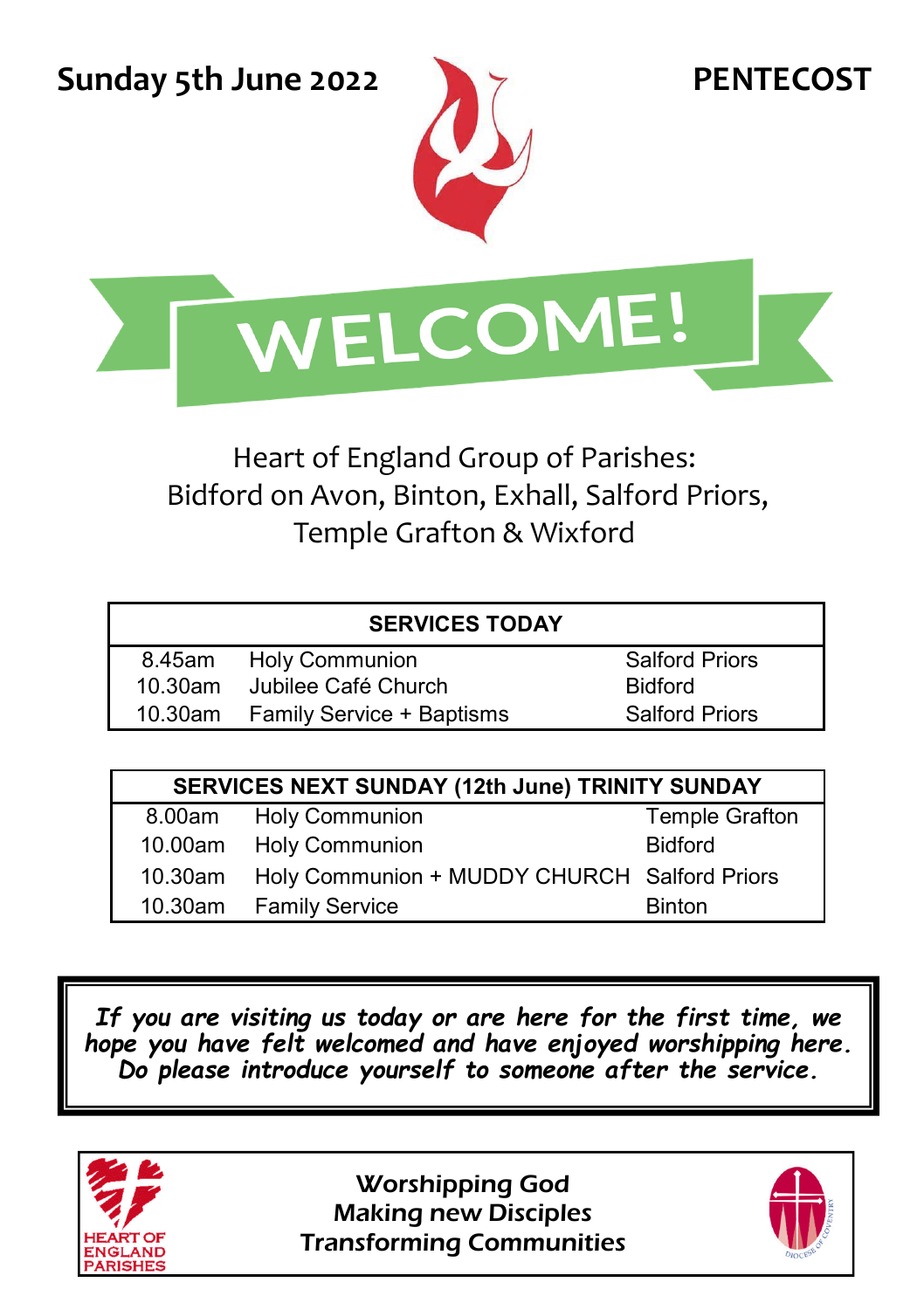# **For your prayers this week:**

- All who are unwell, especially:
	- Eloise Zoe, Henry, Michael Axten, Lorraine Cattrell, Joanna Cotterell, Phil Dalby, Peter Dixon, Izzy Foster, Sheila Hagerty, Ellen Houghton, Chloe Lambert, Bethany Morriss, Sylvia Muller, Pam Sharpe, Terry Singlehurst, Ray Stanley, Rose Turner, Alex Waring, Laurence, Rosie Pollard, Martyn Wheller, Vinny, Alan (Margaret's son), Joan (Peter Walker's mother-in-law),

and all the families, carers and medical staff who treat them

- all who mourn the loss of loved ones,
- All who are feeling lonely, anxious or depressed
- For plans to welcome another family from Ukraine to Bidford
- For peace and security in Europe
- For Harriet Willis and Bella-Grace Oakes coming to St Matthew's today for their baptisms
- For all who are struggling financially with the cost of living increases

God, our deliverer, when the foundations are shaken and justice has departed. defend the poor and needy and give your people strength to fight all wrong in the name of your Son, Jesus Christ our Lord. **Amen.** 

*"The steadfast love of the Lord never ceases; his mercies never come to an end; they are new every morning; great is your faithfulness."* 

*Lamentations 3.22,23 (ESV)* 

## **An Appeal Update from Pete & Mandy English:**

Thank you to everyone who contacted us with regard to our request for furniture for the spare room which we are getting ready for a Ukrainian family. We now have the two cabinets that we need. No doubt there will be other items. Victoria now has her visa and she is waiting for visas for her two children Max (12) & Andrei (3)



. Please do keep the family in your prayers and all those who find themselves with such difficult decisions such as leaving homes and relatives to travel to a place they do not know.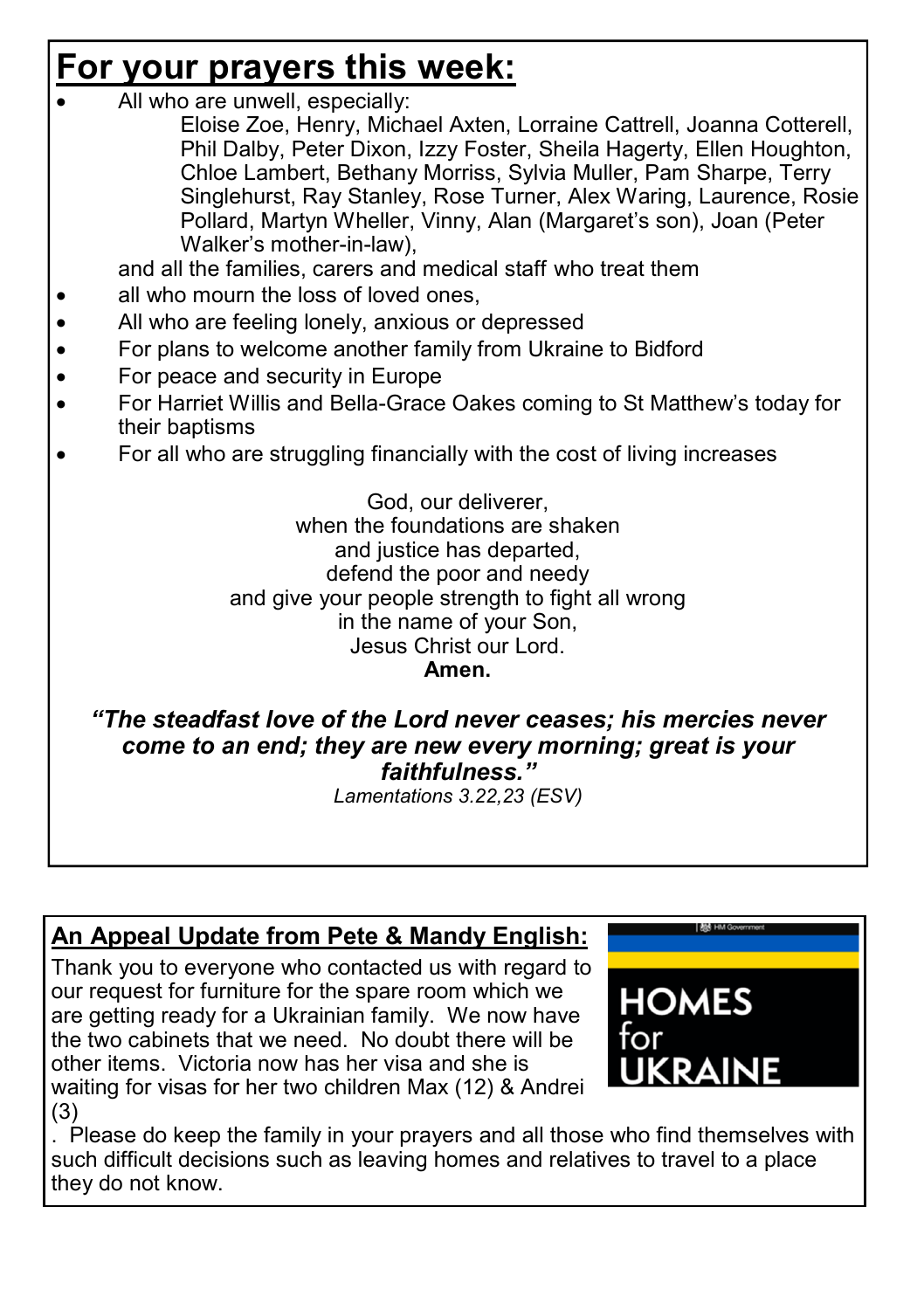



#### **Queen's Platinum Jubilee Celebrations:**

This Jubilee weekend, there have been a number of special community and church events held in our villages. The remaining ones are detailed here:

#### **Bidford**:

- Arts & Crafts Event in St Laurence's church—2nd & 5th June: 2-4pm; 3rd & 4th June:10am-4pm
- Peal of Bells
- Jubilee Café Church—Sunday 5th June at 10.30am
- Other local events see www.bidfordonavon-pc.gov.uk/platinum-jubilee-2022

#### **Salford Priors:**

- Family Jubilee Trail around the churchyard (see above)
- Flower displays in the church

### **Temple Grafton**:

Sunday 5th from—1pm Hog Roast and family games and entertainment